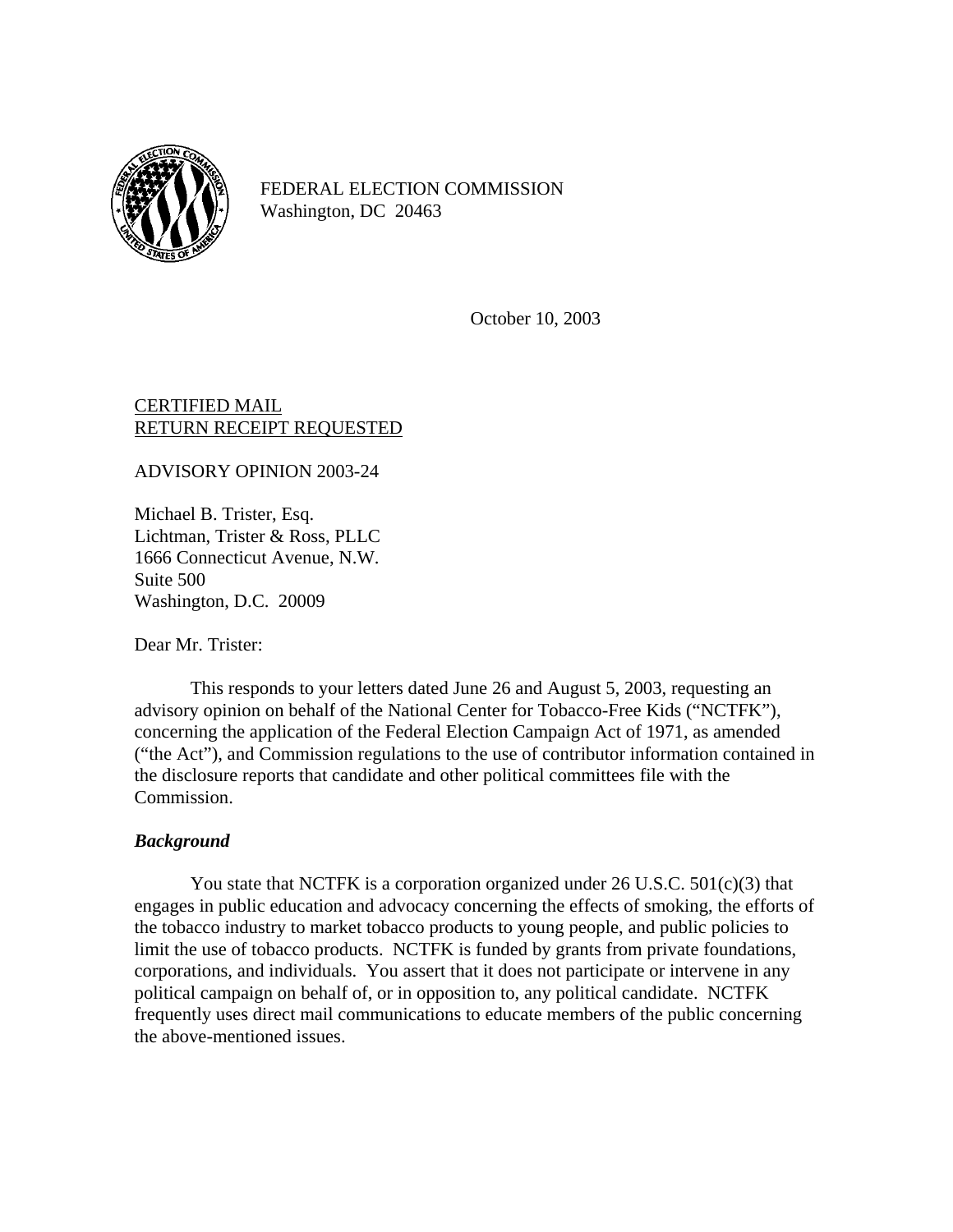AO 2003-24 Page 2

You state that NCTFK would like to obtain from disclosure reports filed with the Commission the names of those individuals who make contributions to political committees in order to send NCTFK information to them via direct mail. Such communications will discuss the health effects of smoking, and provide information about efforts to control tobacco use, such as higher State tobacco taxes, FDA regulation of marketing, and smoking cessation and prevention programs. You provide examples of your communications in your request. Some of the communications will also include what you describe as a "call-to-action" urging recipients to contact Federal or State legislators and other public officials in support of specific tobacco-control initiatives. Other communications may refer to the Federal candidate to whom the recipient contributed and include a "call-to-action" to contact that officeholder to express an opinion about the need to adopt effective tobacco controls. You state that none of the communications sent to such individuals will expressly advocate the election or defeat of any candidate, nor will such communications constitute electioneering communications as defined in 2 U.S.C.  $434(f)(3)$ .

You state that the communications sent to these individuals are not themselves intended to raise funds for NCTFK or any other organization, and will themselves not contain a solicitation for donations to NCTFK or any other organization.

You state that NCTFK does not currently sell, lease or exchange names from its general mailing list to, or with, other organizations, businesses or individuals. You indicate that if this practice should change, NCTFK will ensure that no names initially obtained from FEC records would be sold, leased, or exchanged unless the name has also been added to the general mailing list independently of the direct mail communications to individuals whose names were obtained from the FEC records. The Commission assumes that this means that, if any such name is used, it is because it was obtained from another source and that no information obtained from FEC reports would be used to update or otherwise clarify any information as to the person.

You state that NCTFK is planning to allow certain allied organizations (including public health groups and anti-tobacco organizations) to send messages to subsets of NCTFK's general mailing list in furtherance of NCTFK's charitable and educational purposes. All such communications would be done subject to NCTFK's review and approval, and no fee (or exchange) would be charged for such use. Neither NCTFK nor the allied organizations would use any communications to individuals on the NCTFK FEC contributor list to sell literature or other items, or to raise any funds. Further, allied organizations would not use the information for fundraising or membership solicitation purposes.

 You state that neither NCTFK nor any allied organization would use names obtained from reports filed with the Commission to update or enhance mailing lists used for rental, sales, or exchanges, or for the receipt of sales offers.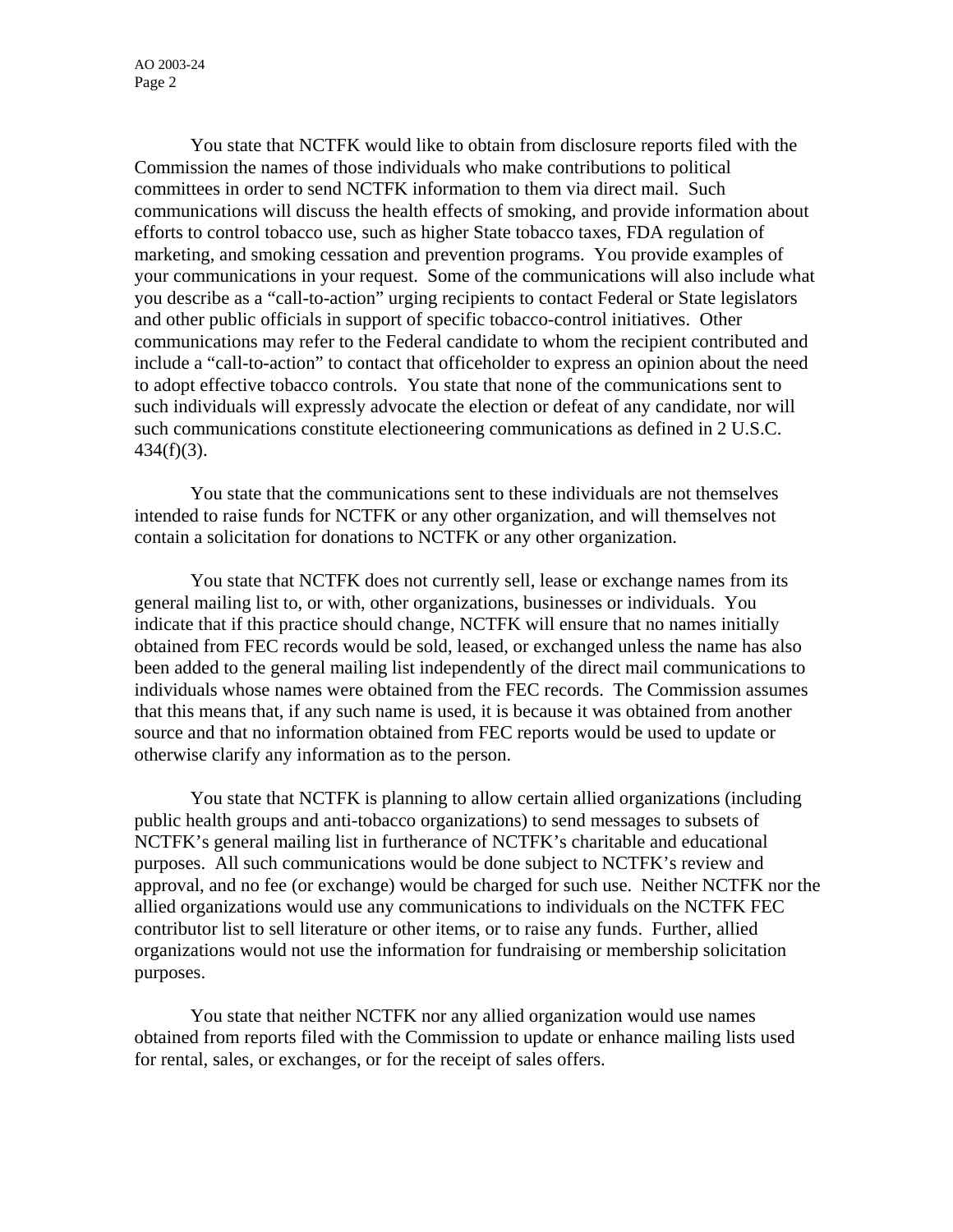You ask a series of questions about whether NCTFK may make certain communications to the individuals whose names it would obtain from FEC reports.

# *Questions Presented*

1. May NCTFK use information from FEC reports to communicate with contributors to candidates and political committees, where such communications are limited to providing information about issues and policies and do not contain any form of call-toaction?

2. May NCTFK use information from FEC reports to communicate with contributors to candidates and political committees, where such communications contain both information about issues and policies and a generic call-to-action urging recipients to contact Federal officeholders and other public officials concerning the subject of the communication?

3. May NCTFK use information from FEC reports to communicate with contributors to candidates and political committees, where such communications contain both information about issues and policies and a specific call-to-action urging recipients to contact a named Federal officeholder to whom they previously contributed concerning the subject of the communications?

4. May any of the communications described in questions 1 through 3 include a preaddressed postcard through which recipients of the communication may indicate their interest in receiving additional information from NCTFK, which would result in respondents being put on a broader list of people to whom NCTFK periodically sends various educational and advocacy communications that could sometimes include a solicitation for donations (the "general mailing list")?

5. May any of the communications described in questions 1 through 3 direct interested persons to NCTFK websites through which they may choose to send messages to their elected representatives or others regarding various tobacco control issues?

6. If the answer to question 5 is yes, may NCTFK include the names and contact information of those who take action through an NCTFK website on NCTFK's general mailing list of persons who will receive future communications from NCTFK which could include a solicitation for donations to NCTFK as described above?

7. If the answer to question 4 or 6 is no, may persons who return the postcards or take action on NCTFK websites be included in NCTFK's general mailing list of persons who may be solicited for donations by NCTFK after a reasonable period, such as one year?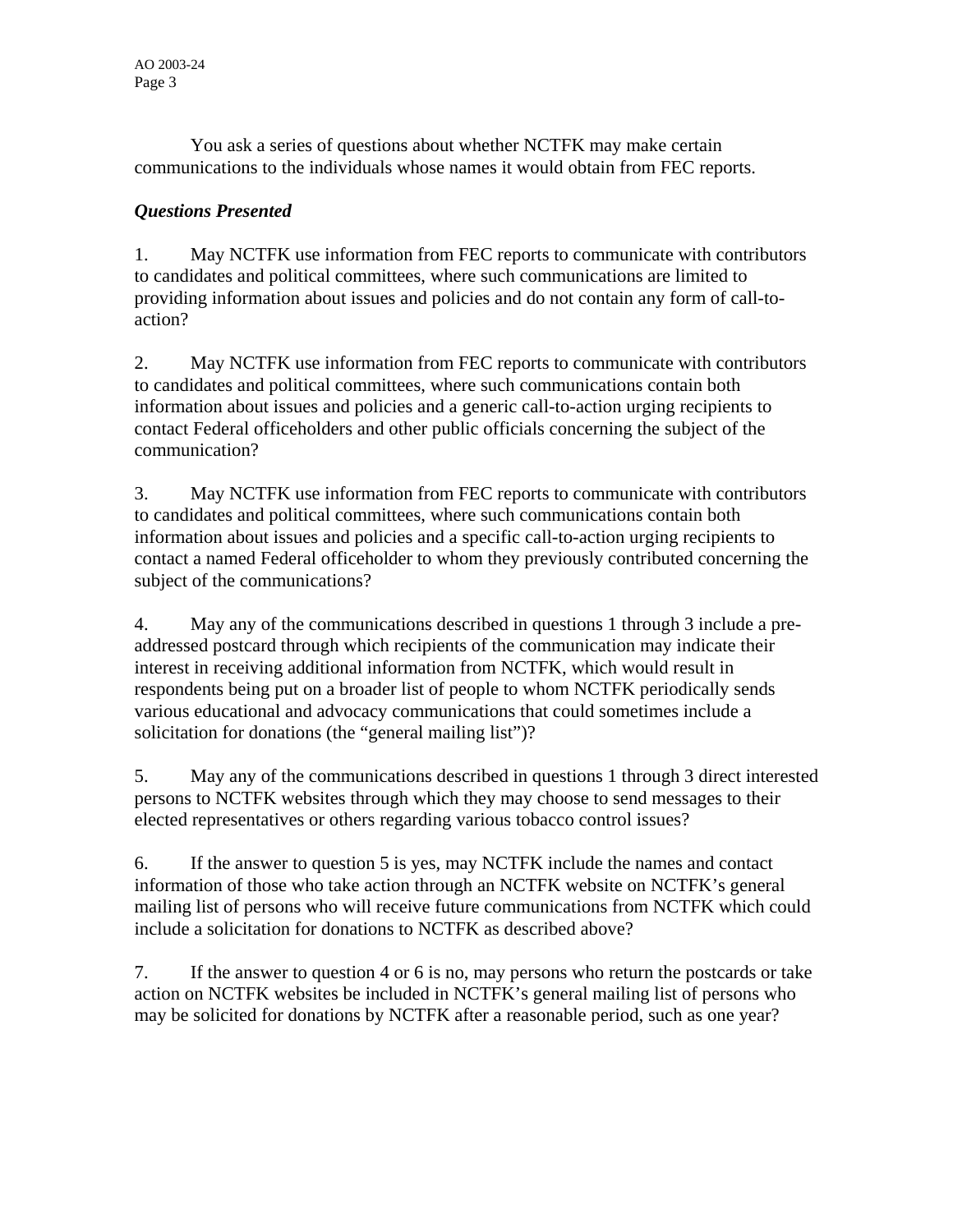AO 2003-24 Page 4

#### *Legal Analysis and Conclusions*

For the reasons stated below, the Commission finds that the communications proposed in your questions are impermissible under 2 U.S.C. 438(a)(4) and 11 CFR 104.15.

The Act provides that the Commission shall make reports and statements filed with it available to the public for inspection and copying within 48 hours after receipt. 2 U.S.C. 438(a)(4). No information copied from such reports or statements, however, may be sold or used by any person for the purpose of soliciting contributions or for any commercial purpose, other than using the name and address of any political committee to solicit contributions from such committee. 2 U.S.C. 438(a)(4); 11 CFR 104.15(a). Under Commission regulations, "soliciting contributions" includes soliciting any type of contribution or donation, such as political or charitable contributions. 11 CFR 104.15(b).

In requiring disclosure of contributor information, Congress provided limitations to ensure that such information was not misused. Congress was concerned that the Act's reporting requirements "open up the citizens who are generous and public spirited enough to support our political activities to all kinds of harassment . . . ." 117 Cong. Rec. 30057 (1971) (statement of Senator Bellmon). Specifically, Senator Bellmon stated that the purpose of the amendment adding to the Act the prohibition on use of individual contributors' names and addresses was to "protect the privacy of the generally very publicspirited citizens who may make a contribution to a political campaign or a political party." *Id.*

The Commission, in light of this legislative history, reads section  $438(a)(4)$  to be a broad prophylactic measure intended to protect the privacy of the contributors about whom information is disclosed in FEC public records. The communications proposed in your request would target the very persons Congress intended to protect for the very reasons Congress intended to protect them. You stated that NCTFK wants to send the communications to people who have contributed to political campaigns precisely because politically active people are most likely to be responsive. Although not all the proposed communications are for fundraising purposes, all the proposed communications present the possibility of repetitive and intrusive communications to contributors. Such activity would fall within the realm of "harassment" Congress wanted to prevent. 117 Cong. Reg. 30057. The Commission thus concludes that this proposed activity would be antithetical to the very purpose of section  $438(a)(4)$ . Therefore, the proposed communications are impermissible.

In addition, the Commission recognizes the legitimate interests of the owners of the mailing lists used to solicit the political contributions that resulted in the disclosure of the